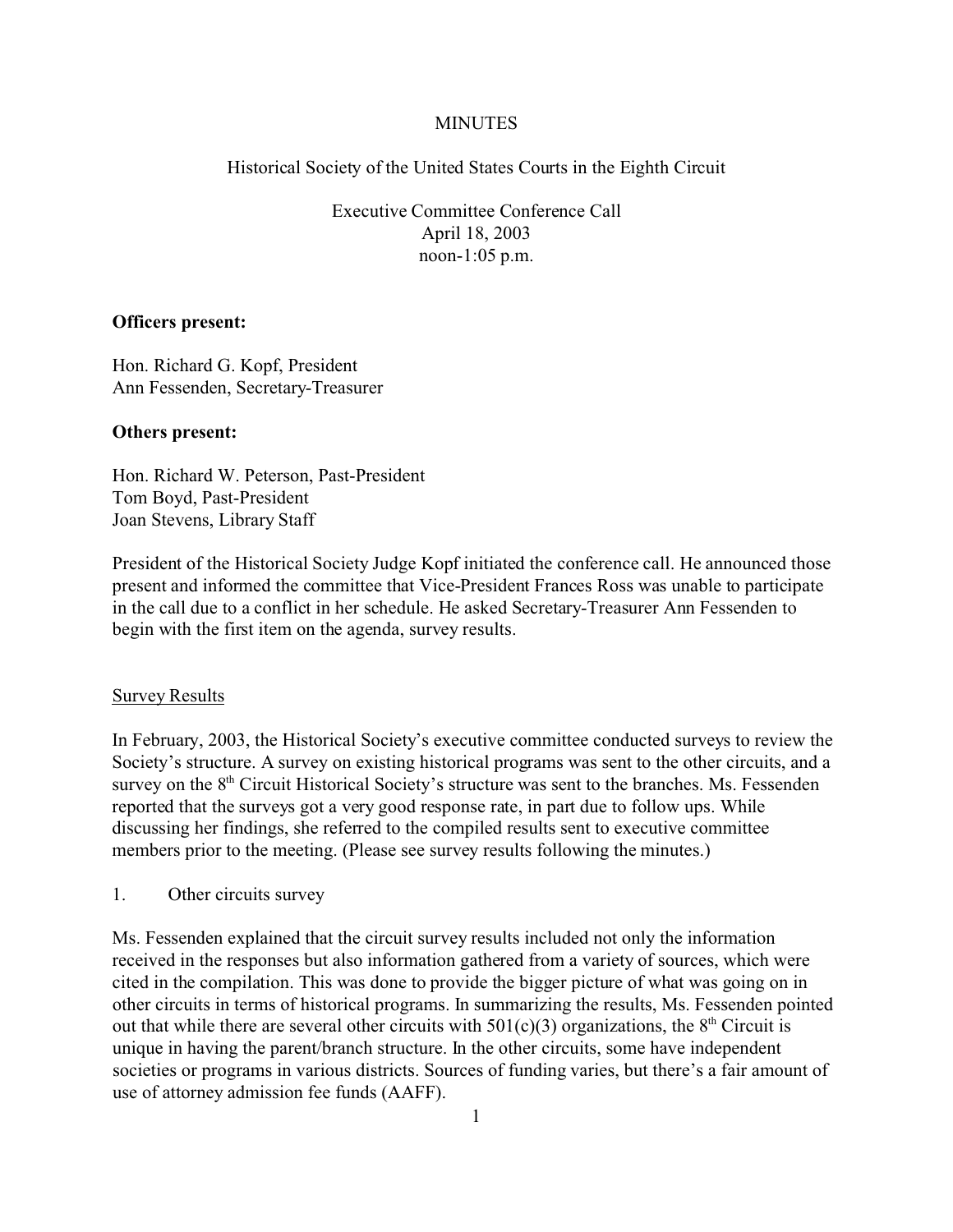Judge Kopf said that what had struck him was that several circuits had no problems using AAFF. He said that he had contacted the District of Nebraska's Federal Practice Committee with a request that the Federal Practice Fund (AAFF) contribute \$3,000 per year to the Nebraska branch, and this request was approved. Judge Kopf went on to say that he was very interested in making sure each district's AAFF be assessed on a regular basis to the respective branches so that the branches have a consistent means of funding. Everyone expressed that Judge Kopf's accomplishment in setting up AAFF funds for the Nebraska branch was wonderful and that his intention to establish AAFF funding for each branch was a fantastic idea.

### 2. Branch survey

Ms. Fessenden said the branch survey was sent to all the board members, so in a few instances we received more than one response from a branch. The responses were usually consistent, but not always.

One very interesting note was that the survey questions are generating activity in some districts. The Eastern and Western Districts of Arkansas held a meeting in response to the survey, and the Eastern District of Missouri has one scheduled for April 30. She said she and Joan Stevens would attend this meeting.

Ms. Fessenden then summarized the results of the branch survey. (Please see survey results following the minutes.)

## Survey followup

Ms. Fessenden then voiced her concerns with the current structure. She felt that since she was the one who suggested reviewing the current structure, she should explain her reasoning:

- Some branches are just too small to operate at the level originally intended when the Society was created.
- Many branches have difficulty meeting reporting requirements.
- The Society experiences some communication problems because the parent Board members and the branch officers may not be the same people.
- The current structure is inordinately complex to maintain.

Judge Kopf then voiced his concern for the Society: funding. He suggested that the Society discuss:

- Securing \$3,000 per year from each district's AAFF to a) a branch or b) the parent organization. The AAFF should, in addition to this, be available for reimbursing travel to the circuit's historical society meeting.
- Whether each branch would like to a) remain a branch, or b) merge with the parent.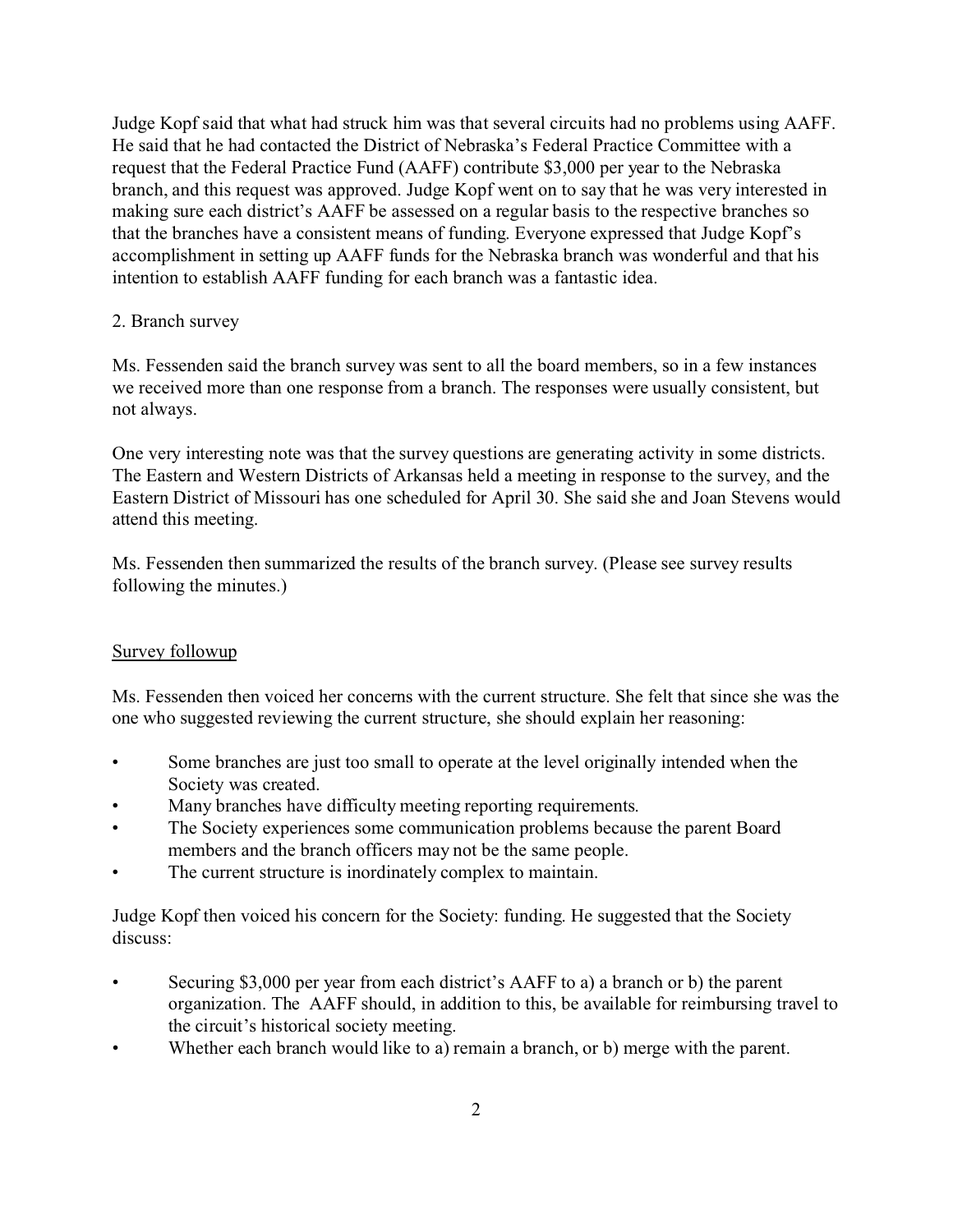Judge Kopf said the Society needs a consistent funding stream and felt it was appropriate to ask that the AAFF be used to support the preservation of court history. The amount of \$3,000 was arbitrary.

Judge Kopf suggested that in July, the first thing to be done would be to make sure each AAFF fund was supporting its district before approaching the possible collapse of any branches. If South Dakota, for example, feels it can't function as a branch, South Dakota could merge with the parent organization.

Judge Peterson expressed that he thought this approach was very good. The original concept of the structure came from a friend of Judge Lay. The more affluent districts tend to have good programs while the less affluent may not. Merging is a good consideration for smaller numerical districts like South Dakota. He also noted that in the 6<sup>th</sup> Circuit, the Eastern District of Tennessee was selling paperweights, and had suggested this idea to the Southern District of Iowa's branch president.

Mr. Boyd expressed that the AAFF funding concept was a tremendous idea–one of the best developments in the history of the Society. He supports this effort 100 percent. As regards the Society's structure: he is a big fan of the current structure but doesn't want to not consider other structures.

Mr. Boyd then asked what would be done with merging branches. Judge Kopf and the executive committee discussed how this would be handled. Judge Kopf suggested that officers could be elected to the parent Board to represent the branch. That jurisdiction's AAFF money would go to the parent organization. The South Dakotans, for example, could propose a project to the parent and request funding from the parent. The money would not necessarily be ear-marked for South Dakota, but it would be available upon request. Management of funds and organizational details could be handled as a centralized function, but the local officers could carry out the projects. Ms. Fessenden offered the term "district representative" as a possible name for these elected persons.

Judge Peterson said that perhaps the Northern and Southern Districts of Iowa could merge together, and Ms. Fessenden commented that the two Arkansas districts are already functioning this way to some extent. Judge Kopf said this is because Arkansas has one AAFF fund. He related that Frances Ross reported to him that the Arkansas judges were going to consider using AAFF for the Historical Society.

Judge Kopf asked the executive committee if they thought they'd have difficulty in securing \$3,000 from their courts' AAFF. Ms. Fessenden replied that for the court of appeals, the allocation of AAFF comes from the circuit executive's office, and the court has been committed to preserving its history. If an expenditure of AAFF is for something new, it would have to be taken before the Federal Practice Committee, but using AAFF to support the Historical Society wouldn't be new. Judge Peterson felt the Southern District of Iowa would be receptive to supporting the Historical Society with its AAFF, and Mr. Boyd felt the same in terms of the District of Minnesota.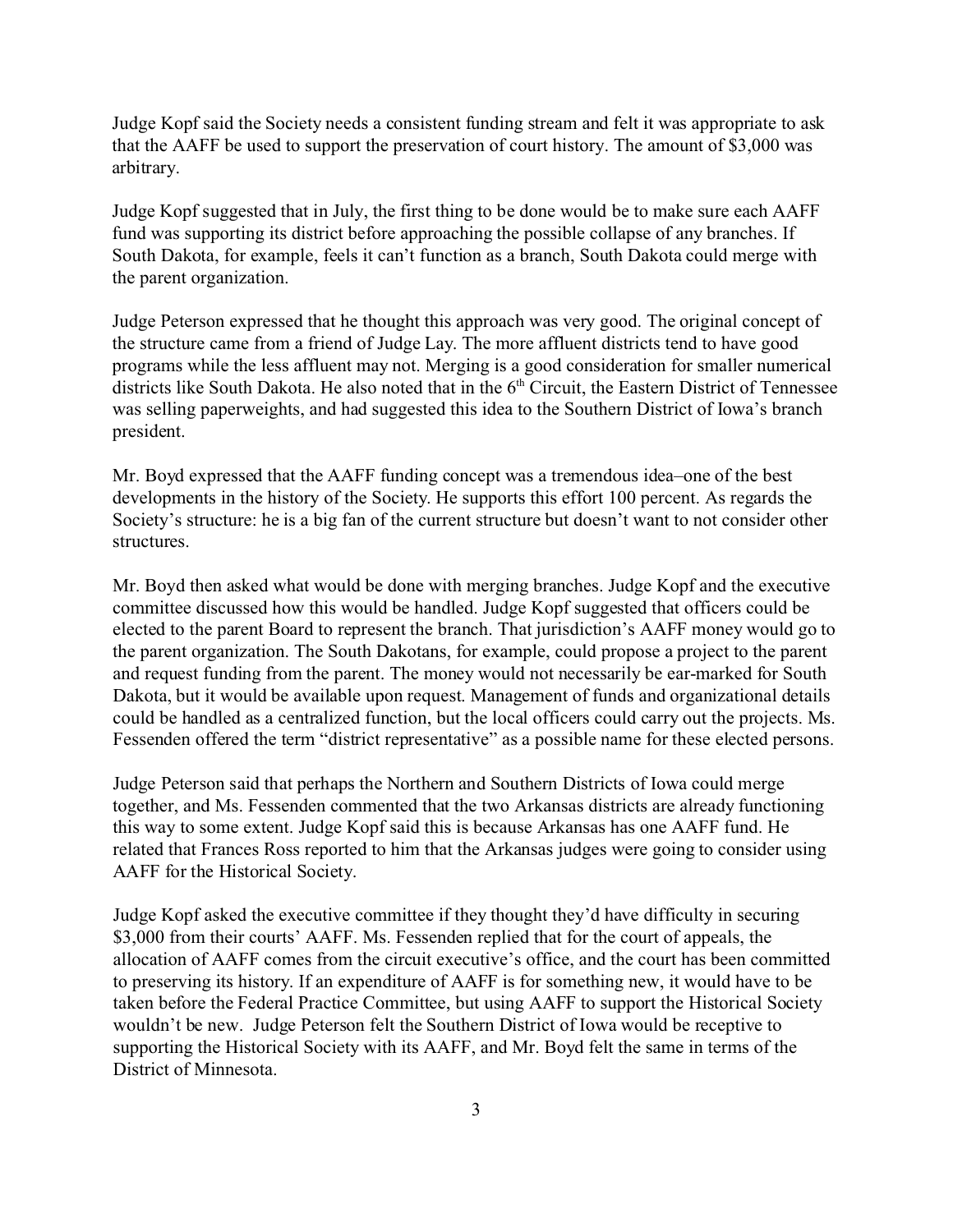Judge Peterson added that the Southern District of Iowa branch would welcome the funding. Judge Kopf commented that the amount approved would be less important than the consistency. If an organization knows it can count on some amount of dollars, it can then begin to make plans. Nebraska has 3,600 attorneys admitted to the federal bar, so the \$3,000 was based on receiving roughly \$1 per attorney. There was discussion that perhaps the amount per district should be based on the number of attorneys.

Judge Kopf then offered to write up resolutions to be put before the Board at its July meeting. The resolutions would address the proposal to secure continued funding from each jurisdiction's AAFF and the proposal to allow branches to merge. He will send them to the executive committee for consideration before the meeting.

Judge Kopf also mentioned the need to change the bylaws and articles of incorporation. Ms. Fessenden mentioned she is the agent of the corporation and suggested forming a committee to draft the changes. Since the Society is a Missouri corporation, she suggested having an attorney admitted to the Missouri bar on the committee. (Ms. Fessenden has a JD but is not admitted to the Missouri bar.)

The executive committee then discussed what information they would like to give the Board for review before the meeting. Judge Kopf suggested sending the survey results sent to the committee along with a couple of background paragraphs. Ms. Fessenden also offered to send the summary branch results reported here but not sent to the committee. Judge Peterson thanked Ann and Joan for their work on the surveys and said it had massive indications for the future of the Historical Society. It was also agreed the information would be sent to all chief judges.

#### Status of annual reminder to preserve and donate chambers papers

Ms. Fessenden reported that, per the executive committee's agreement last year, the Society would send out an annual reminder to the judges of the need to preserve and donate their chambers papers. It was agreed that Ms. Fessenden would draft the letter and offer the text to Chief Judge Loken who could then perhaps send it out to the judges. This would most likely be done by the end of April.

#### Report of nominations committee

Mr. Boyd reported that the nominations committee, consisting of Judge Peterson, Ann Fessenden, and himself, recommended the nomination and re-election of the current officers: Judge Kopf as president, Frances Ross as vice-president, and Ann Fessenden as secretarytreasurer. The committee approved this unanimously, with Ms. Fessenden abstaining for her position. Judge Kopf said this should be added to the July agenda and thanked the committee for their work.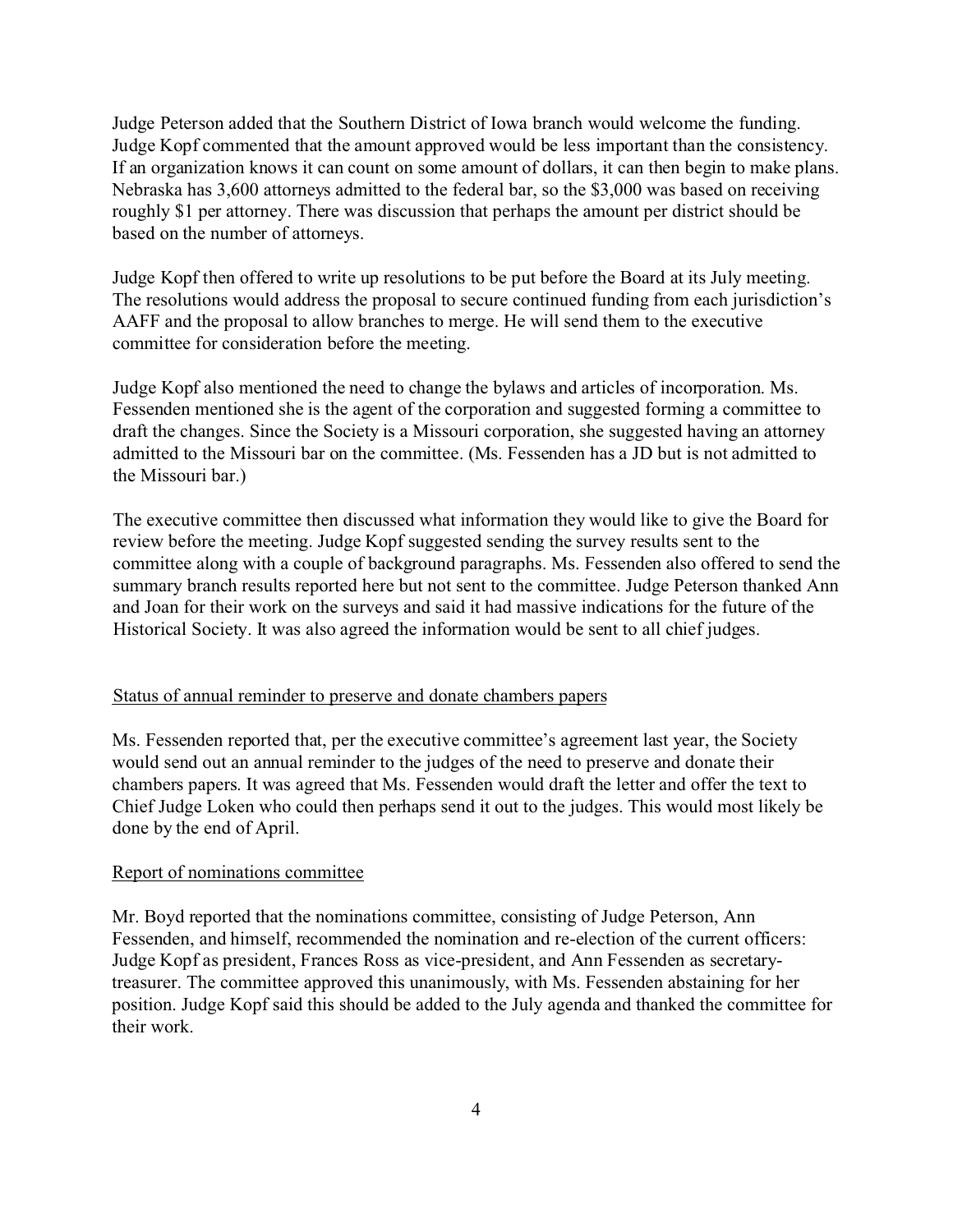### Annual meeting at Judicial Conference

mailing of notices

Ms. Fessenden reported the meeting would be after the Inns of Court presentation on Thursday afternoon, most likely at 2:00, though the hour was not an absolute certainty. She anticipated mailing notices to the Board by the end of May or first of June. If feasible, the survey information would be sent at the same time. She will ask for agenda items and confirmation of attendance. The Society may be allotted one and a half hours for its meeting, but it was hoped that only an hour would be necessary.

agenda suggestions

Judge Kopf commented that the most important items for the agenda were the election of officers and the resolutions on funding and structure. He suggested there be a forum for open discussion on the resolutions. As it was anticipated there may be some lengthy discussion, it was suggested they forego the usual oral reports by each branch, with the open forum allowing any branch to mention projects should they so desire.

• display

Mr. Boyd reported that at a recent meeting of the Minnesota branch, the branch selected a theme for the display it will be creating for the Judicial Conference: "Legal Historical Societies in the Modern Era." They will invite each branch to submit information on their branch. The Minnesota branch is preparing general background information to include.

newsletter

Ms. Fessenden asked for comments, suggestions, and volunteer writers regarding the list of newsletter article ideas sent to the committee. She added that articles would be needed by June 1. Each executive committee member volunteered to write, or in a few cases seek a volunteer, for the topics related to their branches.

## Court history update

Judge Kopf inquired as to the status of the  $8<sup>th</sup>$  Circuit history. Mr. Boyd replied that the branch hopes to soon receive the edited manuscript for peer review in Missouri. The review process would take six months, and then production will take a further one and half years. But the most important thing is they do have the draft manuscript.

As there were no further items for discussion, the meeting adjourned at 1:05 p.m.